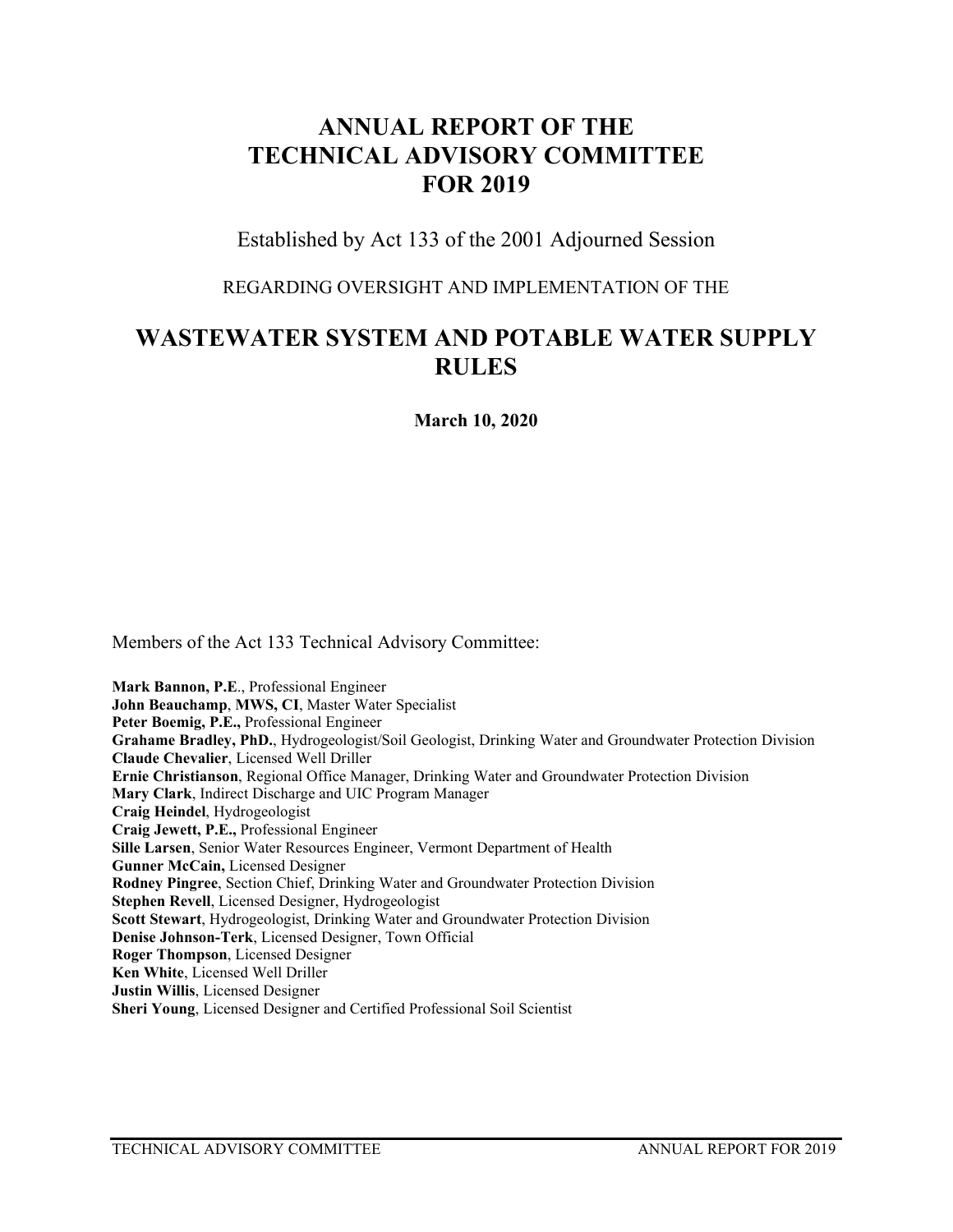# **ANNUAL REPORT OF THE TECHNICAL ADVISORY COMMITTEE**

Established by Act 133 of the 2001 Adjourned Session

## REGARDING OVERSIGHT AND IMPLEMENTATION OF THE

# **WASTEWATER SYSTEM AND POTABLE WATER SUPPLY RULES January 15, 2020**

#### **TABLE OF CONTENTS**

| <b>ITEM</b>        |                                                                     | PAGE                        |
|--------------------|---------------------------------------------------------------------|-----------------------------|
| Purpose            |                                                                     |                             |
| <b>TAC</b> Members |                                                                     |                             |
|                    | TAC Executive Committee and Subcommittees                           | 2                           |
| Meetings           |                                                                     | $\mathcal{D}_{\mathcal{L}}$ |
|                    | <b>Activities of the Technical Advisory Committee:</b>              |                             |
| 1.                 | <b>General Comments</b>                                             | 3                           |
| 2.                 | Review of Adopted Changes to the Wastewater System                  |                             |
|                    | and Potable Water Supply Rules                                      | 3                           |
| 3.                 | Innovative/Alternative Systems                                      | 6                           |
| Appendices:        |                                                                     |                             |
|                    | Appendix A - Technical Advisory Committee Members and Subcommittees |                             |
|                    | Appendix B - Regional Office Permitting and Training Information    | 11                          |
|                    | Appendix C - Technical Advisory Committee Meeting Minutes           | 16                          |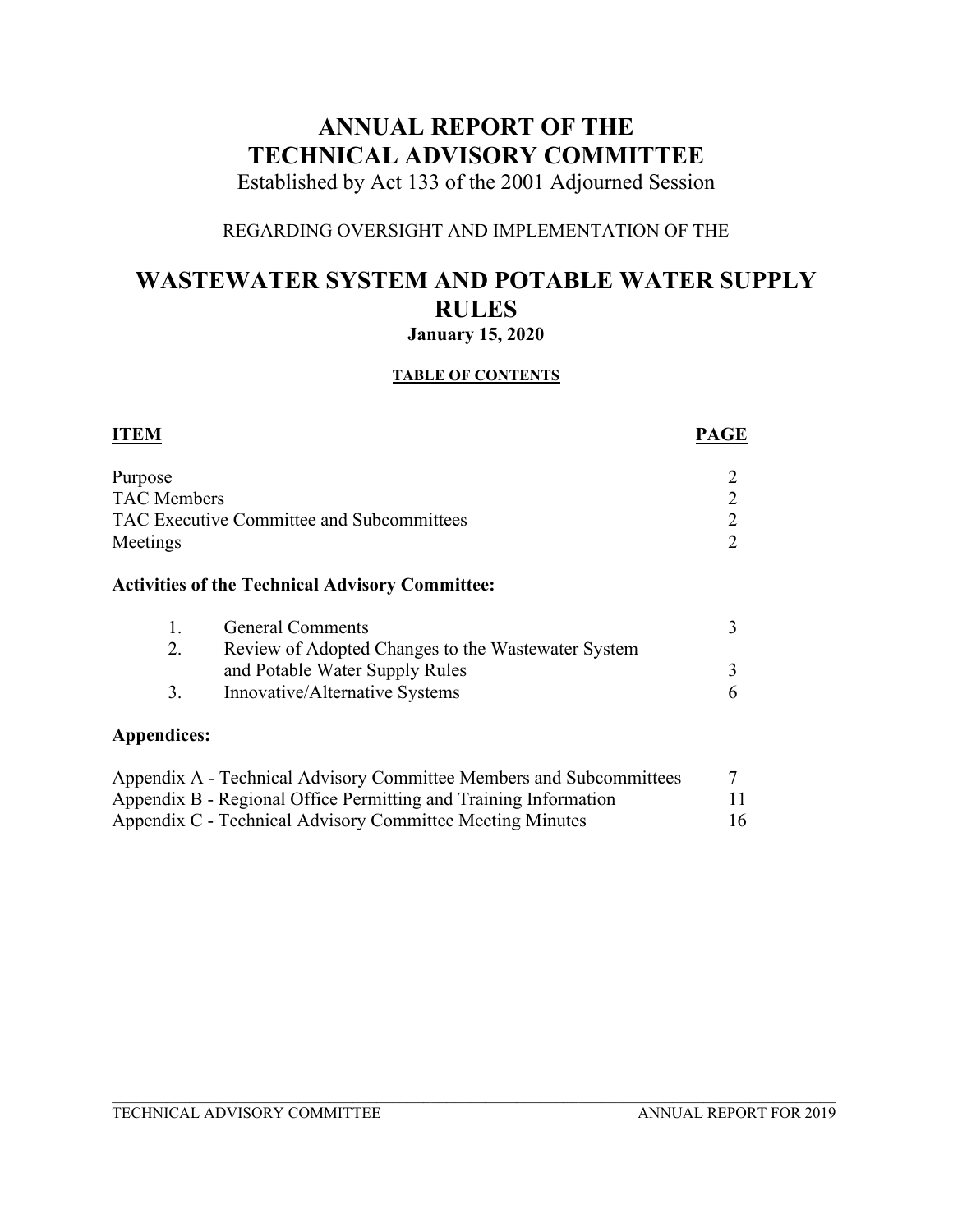# **Annual Report of the Technical Advisory Committee**

### **Purpose:**

The Technical Advisory Committee was created by Act 133 of the 2001 Adjourned Session of the Legislature and incorporated into the Vermont Statutes as Chapter 64, Section 1978(e)(2) which appears as:

*The secretary shall seek advice from a technical advisory committee in carrying out the mandate of this subdivision. The governor shall appoint the members of the committee and ensure that there is at least one representative of the following entities on the committee: professional engineers, site technicians, well drillers, hydrogeologists, town officials with jurisdiction over potable water supplies and wastewater systems, water quality specialists, technical staff of the agency of natural resources, and technical staff of the department of health. Administrative support for the advisory committee shall be provided by the secretary of the agency of natural resources.* 

Section 1978(e)(3) required the preparation and submission to the legislature of an annual report on several topics: the implementation of this Chapter and the rules adopted under this Chapter; the number and type of alternative or innovative systems approved for general use, approved for use as a pilot project, and approved for experimental use; the functional status of alternative or innovative systems approved for use as a pilot project or approved for experimental use; the number of permit applications received during the preceding calendar year; and the number of permit applications denied in the preceding calendar year, together with a summary of the denial. This report is a summary of the work by the Technical Advisory Committee and the recommendations made by the Committee during 2019.

### **Technical Advisory Committee Members:**

Members of the Technical Advisory Committee are recommended by the Secretary of the Agency of Natural Resources and appointed by the Governor. The full list of Technical Advisory Committee Members, and their contact information, is attached as Appendix A.

### **Executive Committee and Subcommittees:**

The TAC has an Executive Committee with three members and three alternates that are available to answer questions or provide testimony to the Agency or the Legislature. There was 1 standing subcommittee during 2019. The list of Subcommittee members is included in Appendix A

### **Meetings:**

Two meetings were held by the TAC in 2019 on July 30 and October 9 at the Annex Building in Berlin. Fifteen members attended each meeting.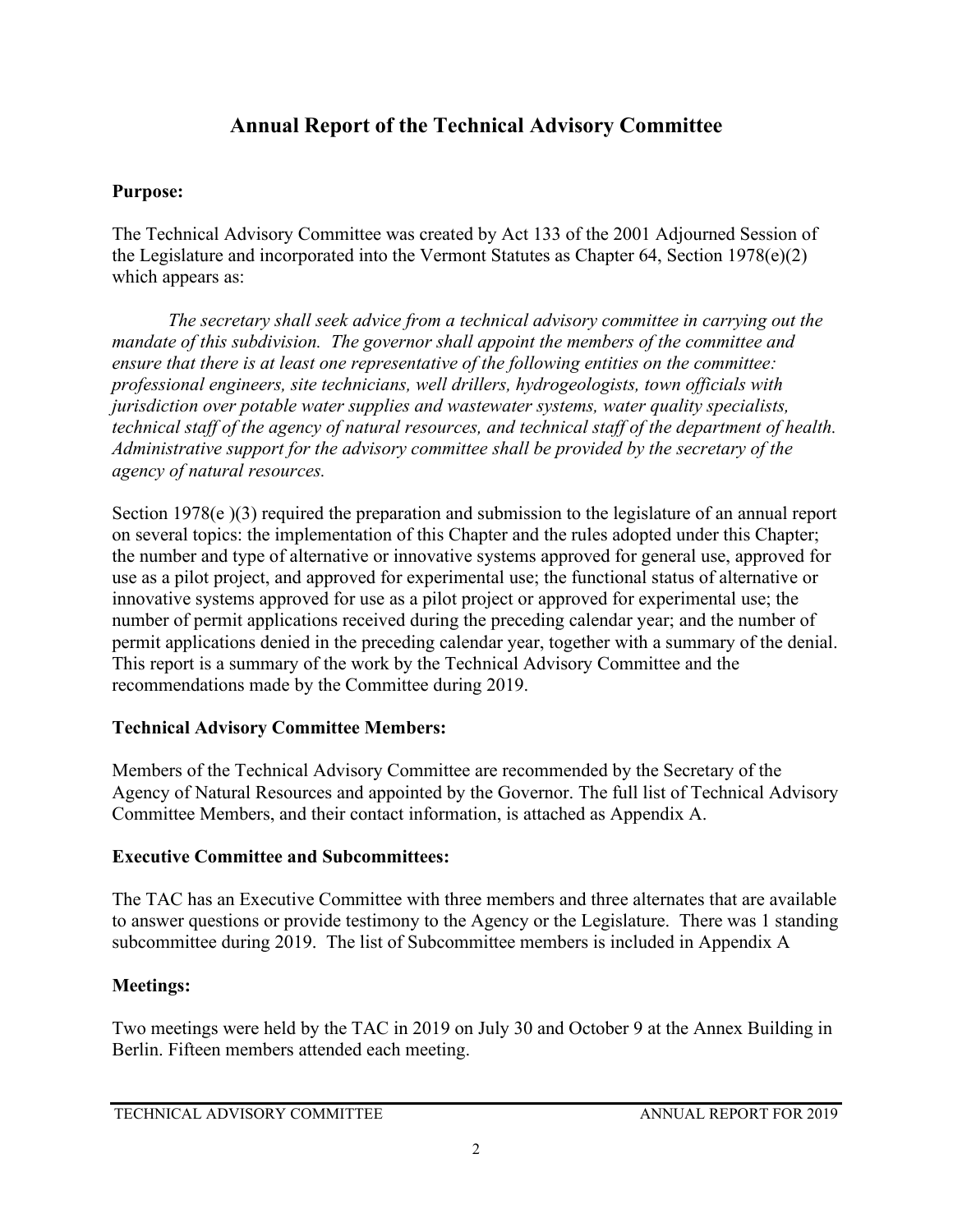The full minutes of each meeting are attached as Appendix C and are available on-line at <http://wastewater.vt.gov/wastewaterdisposaltac.htm> under the heading "Technical Advisory Committee."

## **Activities of the Technical Advisory Committee (TAC):**

**1. General Comments:** The Technical Advisory Committee was less active in 2019. The changes to the Wastewater System and Potable Water Supply Rules (Rules) were approved by the Legislative Committee on Administrative Rules on March 21, 2019 and became effective on April 12, 2019. After the Rules were effective, the Department of Environmental Conservation (DEC) conducted training sessions at several locations around the State. The DEC collected comments about the Rules and learned that some sections were considered difficult to understand and that there might be some unintended impacts on applicants and designers. The DEC discussed these issues with the TAC and TAC members added more comments based on their own experience with the new Rules. The TAC made several recommendations to the DEC which are documented in the attached minutes of the meetings and the comments below.

## **2. Discussion and Recommendations**

- **A. Well Interference** The language related to determining possible well interference between a proposed new or replacement well and existing wells was revised in the new Rules. The Rules require an analysis of the potential for interference between proposed and existing wells when they are separated by less than distances specified in the Rules. There are proven interference issues between wells located further apart than the distances specified in the Rules. The TAC was concerned that it is unclear if the DEC has authority to require an interference analysis at a greater distance than specified in the Rules even when there is site specific evidence of potential interference. The DEC determined that the existing language in the Rules authorizes a request for an interference analysis when the proposed separation exceeds the distances specified in the Rules if there is site specific information indicating the potential for interference.
- **B. Indirect Discharge Program** Bryan Harrington made a presentation to the TAC on the status of the Indirect Discharge Program outlining some of the recent changes made to the Indirect Discharge Rules (IDR) and the pre-rule making work he is doing. The IDR were updated with changes effective on April 12, 2019 which coincides with the update to the Rules.

The definition of an Indirect Discharge is "any discharge to groundwater, whether subsurface, land based or otherwise." A permit is required for any indirect discharge system except for sewage or non-sewage disposal systems with less than 6,500 gpd capacity that are subject to the Wastewater System and Potable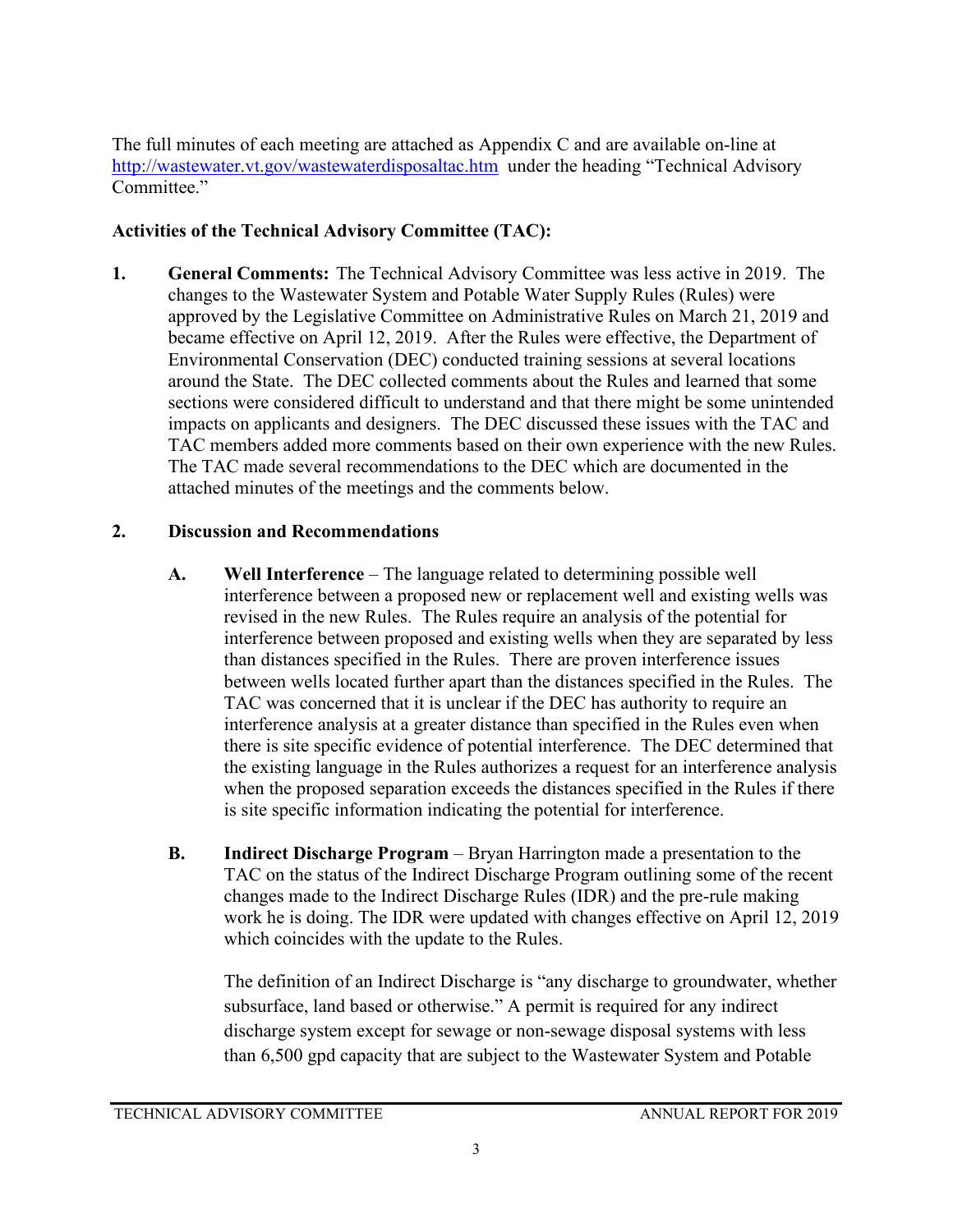Water Supply Rules, that are exempt from those rules, or are existing indirect discharge systems of non-sewage waste.

There are about 90 systems that were in existence on or before May 17, 1986 with design flows of less than 15,000 GPD. These are subject to a general permit. There are about 45 systems in existence on or before May 17, 1986 with design flows of 15,000 GPD or more and these are subject to individual permits which require some ongoing monitoring. There are also about 50 newer systems that discharge sewage waste and about 25 newer systems that discharge non-sewage waste.

The IDR were updated effective April 12, 2019 which is the same day the new Rules became effective. The revisions clarified that the Wastewater System and Potable Water Supply Rules regulate non-sewage wastewater systems with design flows of less than 6,500 GPD. The revisions also updated some of the general permit requirements. The DEC intends to proceed with a more complete update of the IDR and as the pre-rulemaking process begins the TAC will be informed.

### **C. Percolation Testing and Soil Description -**

The new Rules require the use of descriptions of soil texture and soil structure to determine the application rate of wastewater to the soil. A percolation test may also be performed, but the maximum application rate is controlled by the soil description. When Licensed Designers started working with the new Rules, they encountered sites where the soil description method reduced the maximum application rate in comparison to the previous percolation test method. In some cases, the resulting increase in size of the leachfield made construction difficult or impossible. It was also noted that systems are not permitted in clay soils, regardless of the percolation rate.

The DEC said that the prohibition on clay soils was because the application rates would be so low that systems would not be practical and that clay soils usually have a seasonal high water table at less than 6" which is the minimum for any soil based disposal system, other than a store and dose system (section 1-926 of the Rules). The DEC also reviewed the results of permit application information for projects submitted in the previous year. These applications included a soil description and percolation test results. The DEC noted that the application rate determined by the two methods is usually the same.

The TAC considered the following issues:

1. whether the soil texture and structure categories should be further subdivided;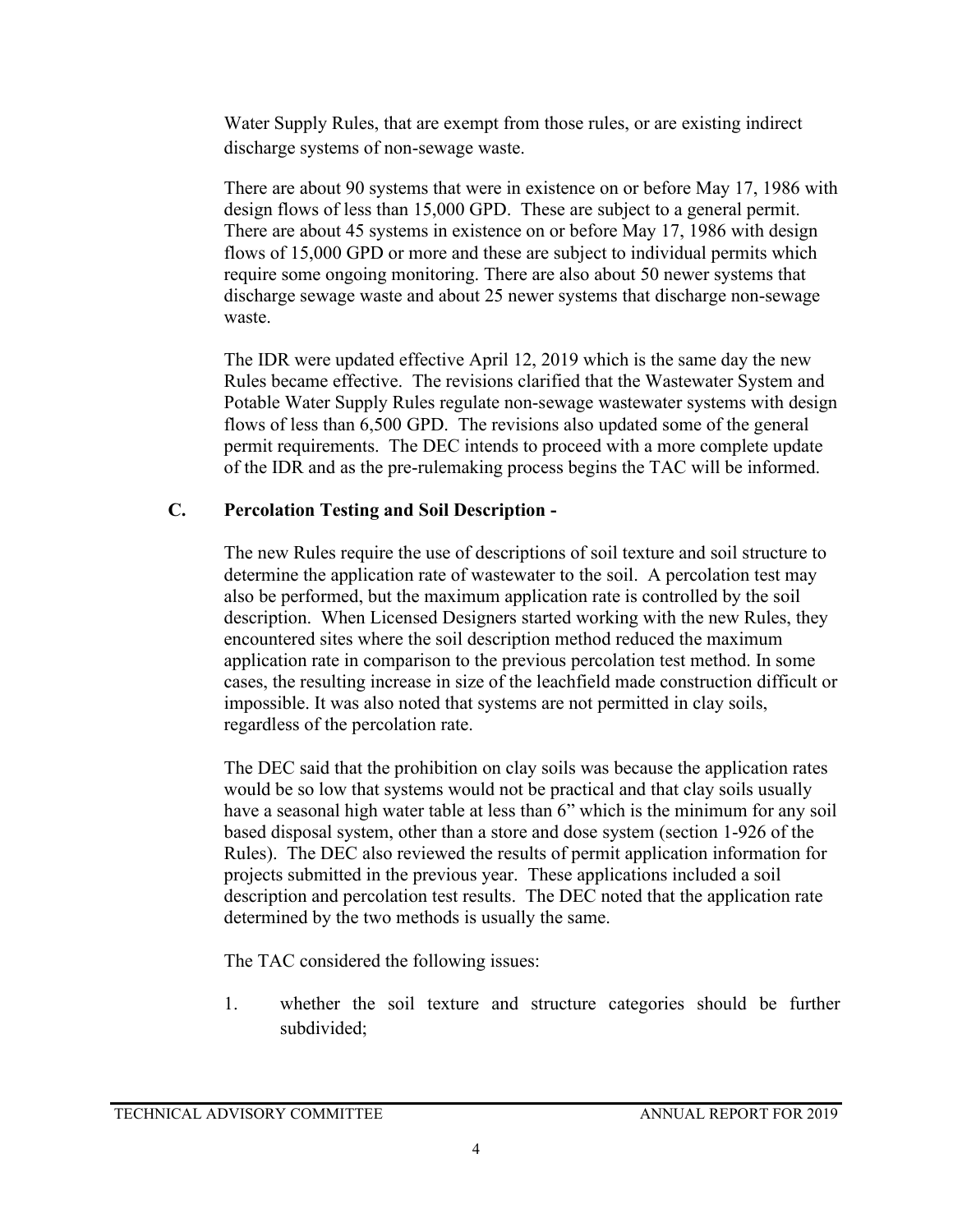- 2. whether percolation tests that allow for an increased loading rate should be allowed as the basis of design;
- 3. whether the loading rates assigned for either percolation tests or soil descriptions are in some cases too high or too low; and
- 4. if the apparent difference in results from the percolation test and the soil description methods is caused by inaccurate application of one or both methods.

The consensus of the TAC is not to rely on percolation testing but to maintain the soil analysis approach. The TAC supports use of a sieve analysis to demonstrate that the soil, which is in a category with multiple soil textures, is at the coarser end of the range and therefore should have a higher loading rate.

The DEC does support Vermont based research to determine if the new Rules understate the soil absorption capacity of some Vermont based soils or if there are methods for wastewater treatment/disposal not currently allowed that should be approved. The University of Vermont is a resource that might be able to perform this research.

### **D. Plan Details and As-Built Plans (Record Drawings)** -

The new Rules have more specific details on the information that must be included in the application including construction details such as materials and specific elevation of components. These changes to the Rules were discussed by the TAC during the rule writing process and were intended to result in a set of plans that included all the information a competent installer needs to install the water and wastewater systems. Some TAC members are concerned that the effort to have more detailed plans will require many permittees to file as-built plans as part of the final inspection process. If, for instance, a plan must include an invert elevation for the sewer pipe as it exits the building and the elevation changes, an as-built plan might be required. Because many permits are issued to sellers of property and the buyer wants to make a change in the building location, the sewer pipe elevation often changes. There are many other small changes that can occur during development that do not affect compliance with the environmental and health requirements in the Rules. Preparation of as-built plans adds cost to the project and should be avoided when possible. The DEC will accept designs which demonstrate the project will comply with the Rules using a description of the construction rather than a specific number. The sewer line could be designed with a requirement that it maintain a minimum required slope from the building to the septic tank rather than specifying the invert elevation of the pipe at the building. Some design requirements, such as the bottom elevation of the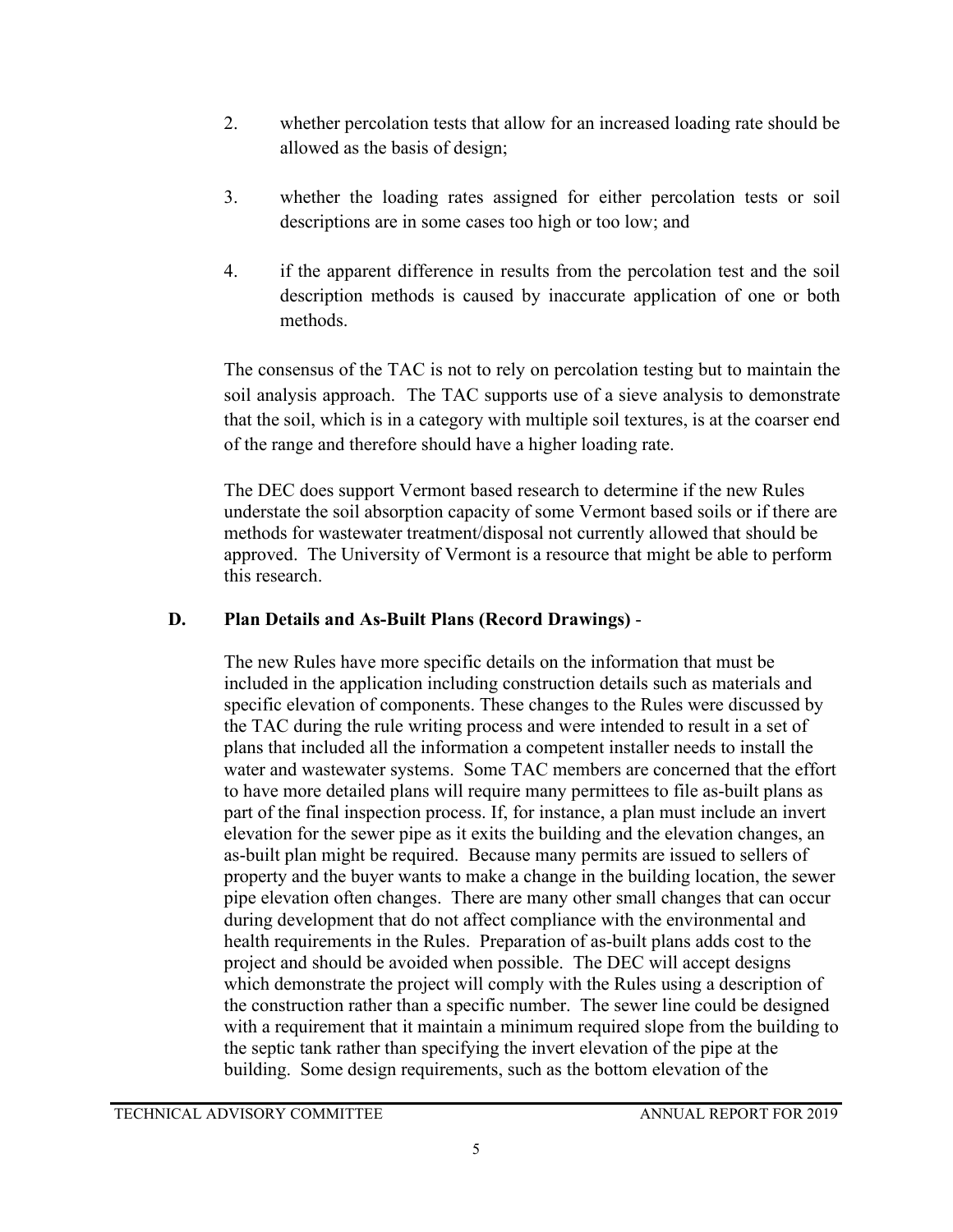leachfield must be specified in order to ensure separation to bedrock and the seasonal high-water table. The DEC will work to minimize the need to file asbuilt plans.

## **3. Innovative/Alternative Systems**

During 2019, the DEC approved on new Innovative/Alternative System called ClearPod, an aeration and fixed film technology for treating wastewater to filtrate standards, by Island Water Technologies.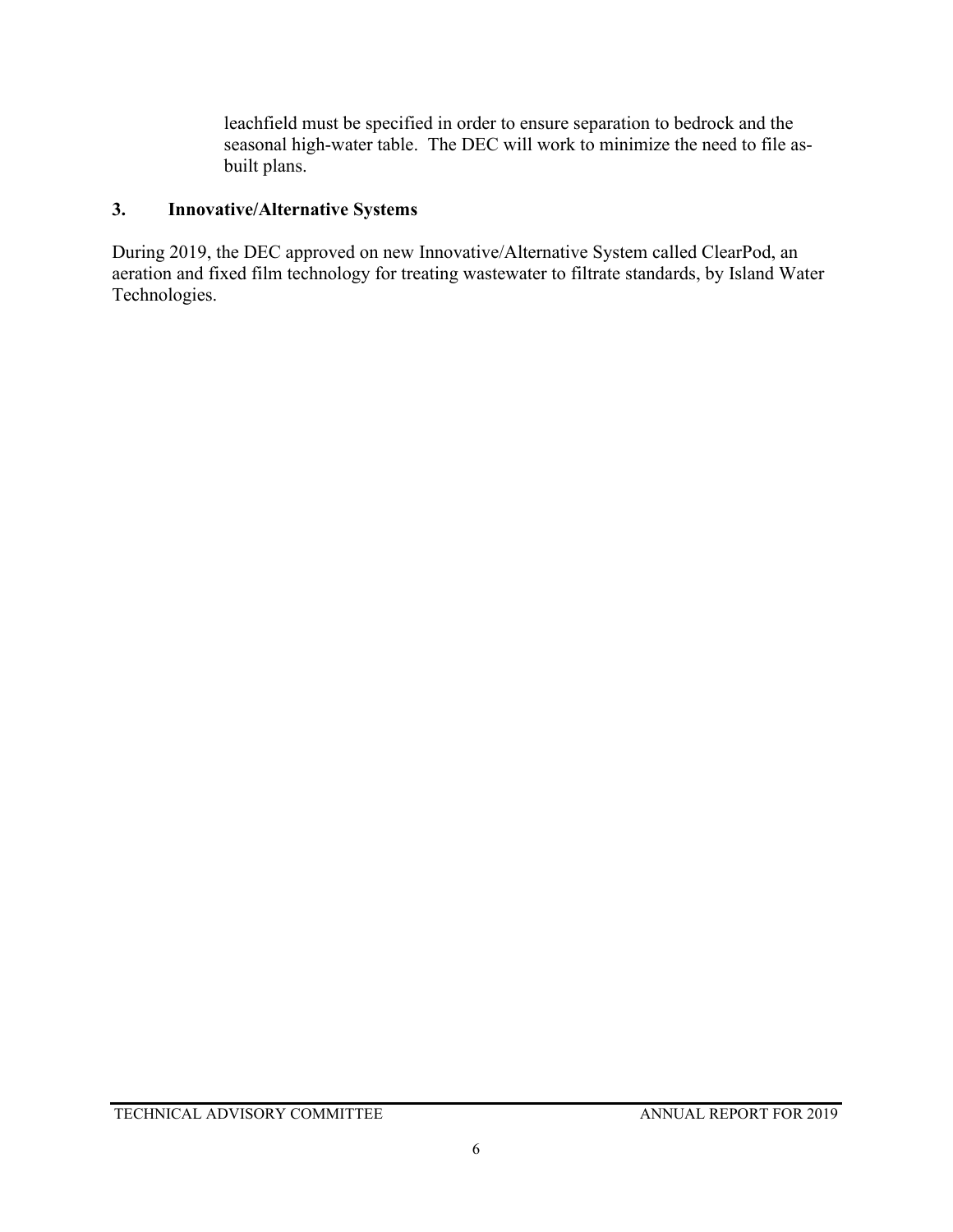### **APPENDIX A**

#### **Technical Advisory Committee Members as of December 1, 2019**

Mark Bannon, P.E., Licensed Designer, AICP Bannon Engineering P.O. Box 171 Randolph, VT 05060 802-728-6500 [mark@bannonengineering.com](mailto:mark@bannonengineering.com)

John Beauchamp, MWS, CI Master Water Specialist Vermont Water Inc. 980 Colby Hill Lincoln, VT 05443 800-639-7038 [john@vermontwater.com](mailto:john@vermontwater.com)

Peter Boemig, P.E. Licensed Designer SVE Associates P.O. Box 1818 439 West River Road Brattleboro, VT 05302 802-257-0561 [pboemig@sveassoc.com](mailto:pboemig@sveassoc.com)

Grahame Bradley, PhD Hydrogeologist and Soil Geologist Department of Environmental Conservation Drinking Water and Groundwater Protection Division One National Life Drive, Davis 4 Montpelier, VT 05620-3521 802-622-4129 [grahame.bradley@vermont.gov](mailto:grahame.bradley@vermont.gov)

Claude Chevalier, Licensed Well Driller Chevalier Drilling Company, Inc. P.O. Box 164 Highgate Springs, VT 05460 802-868-7709 [chevalierdrilling@comcast.net](mailto:chevalierdrilling@comcast.net)

Ernie Christianson, Regional Office Programs Manager

TECHNICAL ADVISORY COMMITTEE ANNUAL REPORT FOR 2019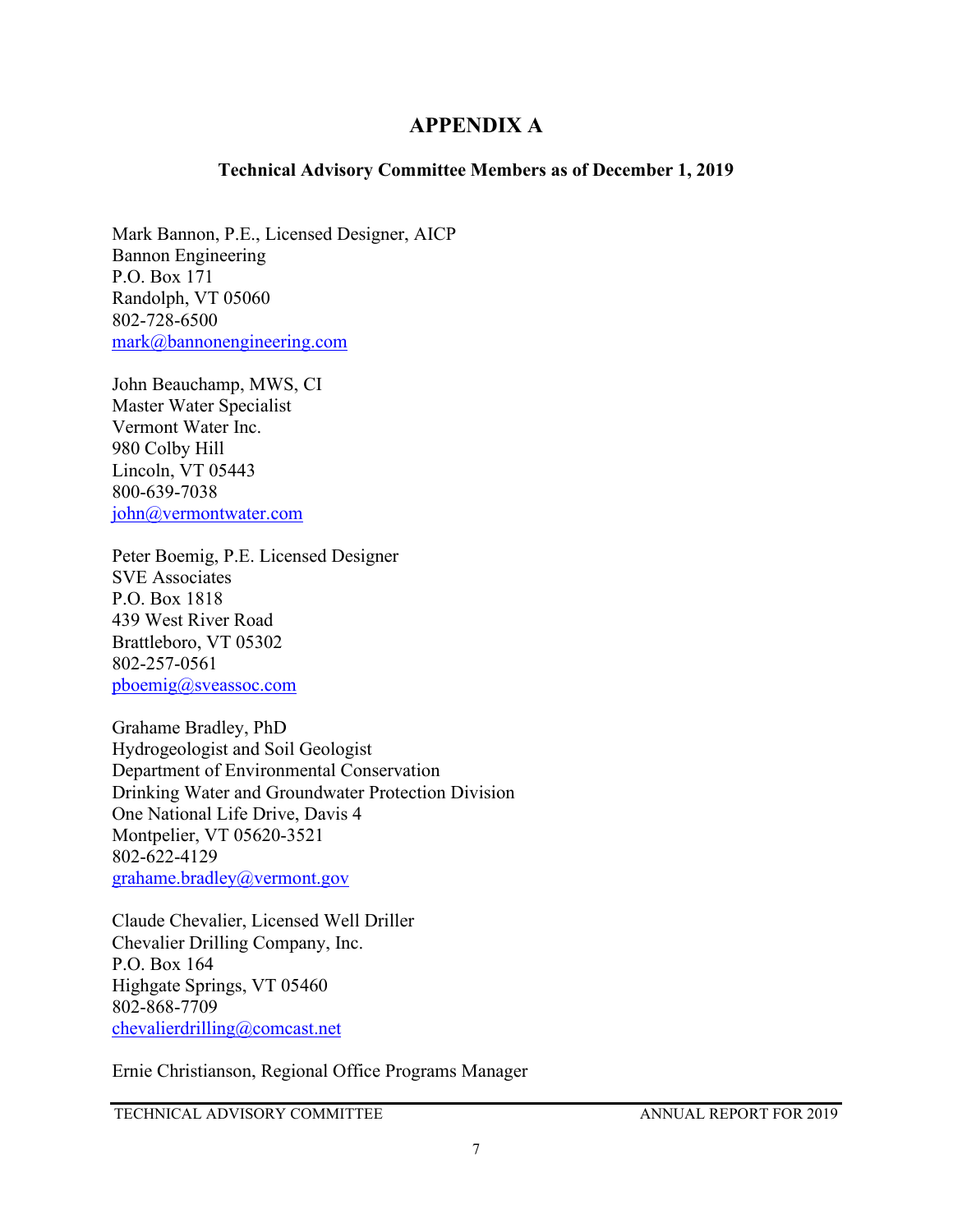Department of Environmental Conservation Drinking Water and Groundwater Protection Division One National Life Drive, Davis 4 Montpelier, VT 05620-3521 802-585-4884 [ernest.christianson@vermont.gov](mailto:ernest.christianson@vermont.gov)

Mary Clark, Environmental Analyst Department of Environmental Conservation Indirect Discharge and UIC Program Manager One National Life Drive, Davis 4 Montpelier, VT 05620-3521 802-585-4890 [mary.clark@vermont.gov](mailto:mary.clark@vermont.gov)

Craig Heindel, CPG Senior Hydrogeologist Waite-Heindel Environmental Management 7 Kilburn St., Suite 301 Burlington, VT 05401 802-860-9400 [cheindel@gmavt.net](mailto:cheindel@gmavt.net)

Craig Jewett, P.E., Professional Engineer Senior Project Engineer Otter Creek Engineering, Inc. 110 Merchant's Row 4th Floor, Suite 15 Rutland, VT 05701 (P)802-747-3080 x 216 (C)802-291-4480 [jewett@ottercrk.com](mailto:jewett@ottercrk.com)

Sille Larsen Senior Water Resources Engineer Division of Environmental Health Vermont Department of Health P.O. Box 70 108 Cherry Street Burlington, Vermont 05402-0070 802-863-7233 [sille.larsen@vermont.gov](mailto:sille.larsen@vermont.gov)

TECHNICAL ADVISORY COMMITTEE ANNUAL REPORT FOR 2019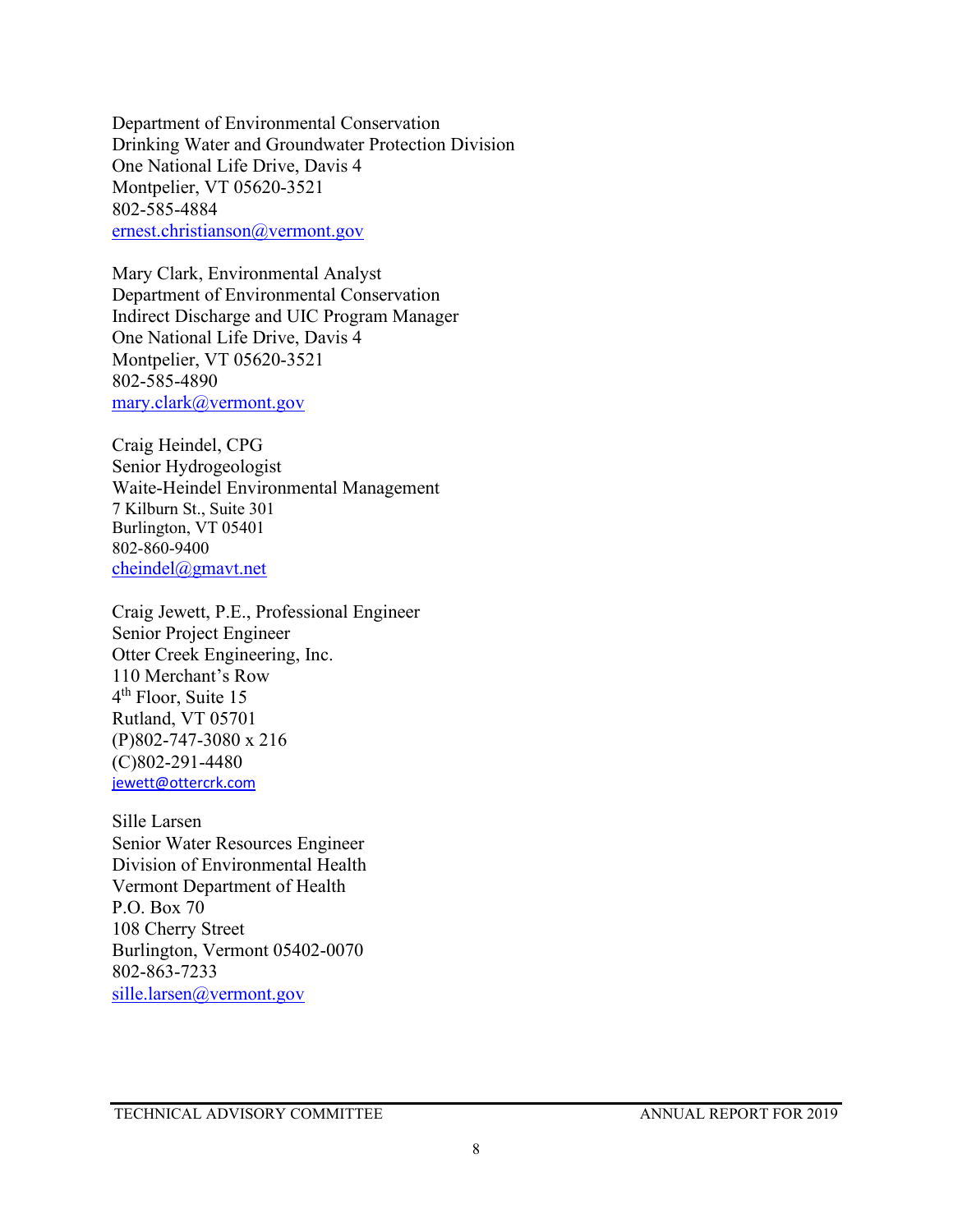Gunner McCain, Licensed Designer McCain Consulting, Inc. 93 South Main Street, Suite 1 Waterbury, VT 05676 802-244-5093 [gunner@mccainconsulting.com](mailto:gunner@mccainconsulting.com)

Rodney Pingree, Section Chief Drinking Water and Groundwater Protection Division Department of Environmental Conservation One National Life Drive, Davis 4 Montpelier, VT 05620-3521 802-585-4912 [rodney.pingree@vermont.gov](mailto:rodney.pingree@vermont.gov)

Stephen Revell, CPG Lincoln Applied Geology, Inc. 163 Revell Road Lincoln, VT 05443 802-453-4384 [srevell@lagvt.com](mailto:srevell@lagvt.com)

Scott Stewart, Hydrogeologist Drinking Water and Groundwater Protection Division Department of Environmental Conservation One National Life Drive, Davis 4 Montpelier, VT 05620-3521 802-585-4910 [scott.stewart@state.vt.us](mailto:scott.stewart@state.vt.us)

Denise Johnson-Terk, Licensed Designer, Town Official 781 Blakely Road Colchester, VT 05446 802-264-5601 [dterk@colchestervt.gov](mailto:dterk@colchestervt.gov)

Roger Thompson, Licensed Designer 720 Vermont Route 12 Hartland, VT 05048 802-457-3898 [roger1.1@comcast.net](mailto:roger1.1@comcast.net)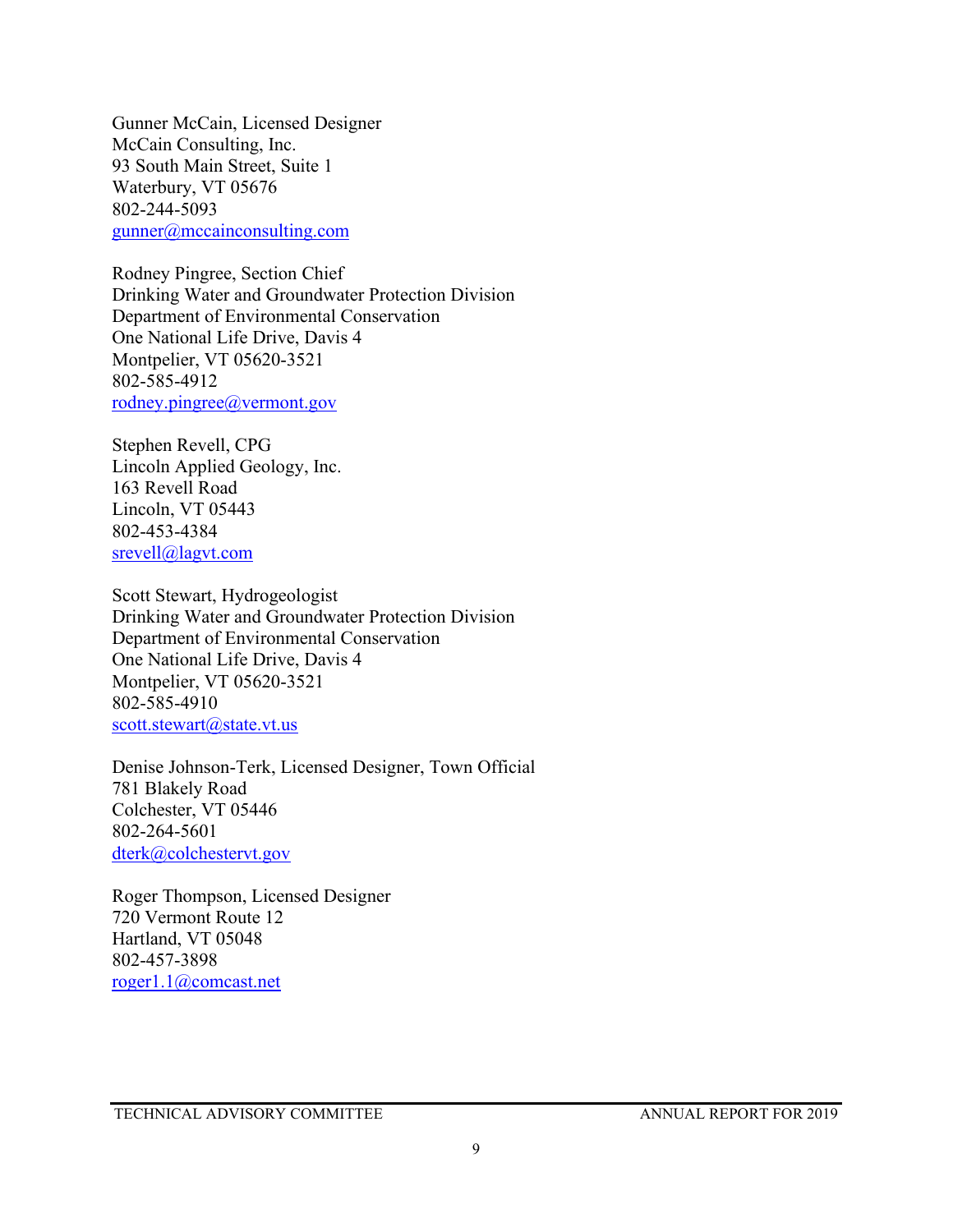Ken White, Licensed Well Driller Valley Artesian Well Co., Inc. P.O. Box 203 Ascutney, VT 05030 [Kwhite.vaw@gmail.com](mailto:Kwhite.vaw@gmail.com)

Justin Willis, Licensed Designer Willis Design Associates, Inc. P.O. Box 1001 Jericho, VT 05465-1001 802-858-9228 [willisdesignvt@gmail.c](mailto:willisdesignvt@gmail.)om

Sheri B. Young, Licensed Designer and Certified Professional Soil Scientist Annelid Environmental Services PLLC PO Box 162 Orwell, VT 05760 802-948-2800 [sbyoung@annelidenvironmental.com](mailto:sbyoung@annelidenvironmental.com)

#### **Executive Committee**

Steve Revell, Ernest Christianson, Roger Thompson

Alternates – Claude Chevalier, Craig Heindel

#### **Subcommittees:**

#### **Hydrogeology**

Craig Heindel, Bill Zabiloski, Mark Bannon, Scott Stewart, Steve Revell, Mary Clark, Roger Thompson, Peter Boemig, Ernie Christianson,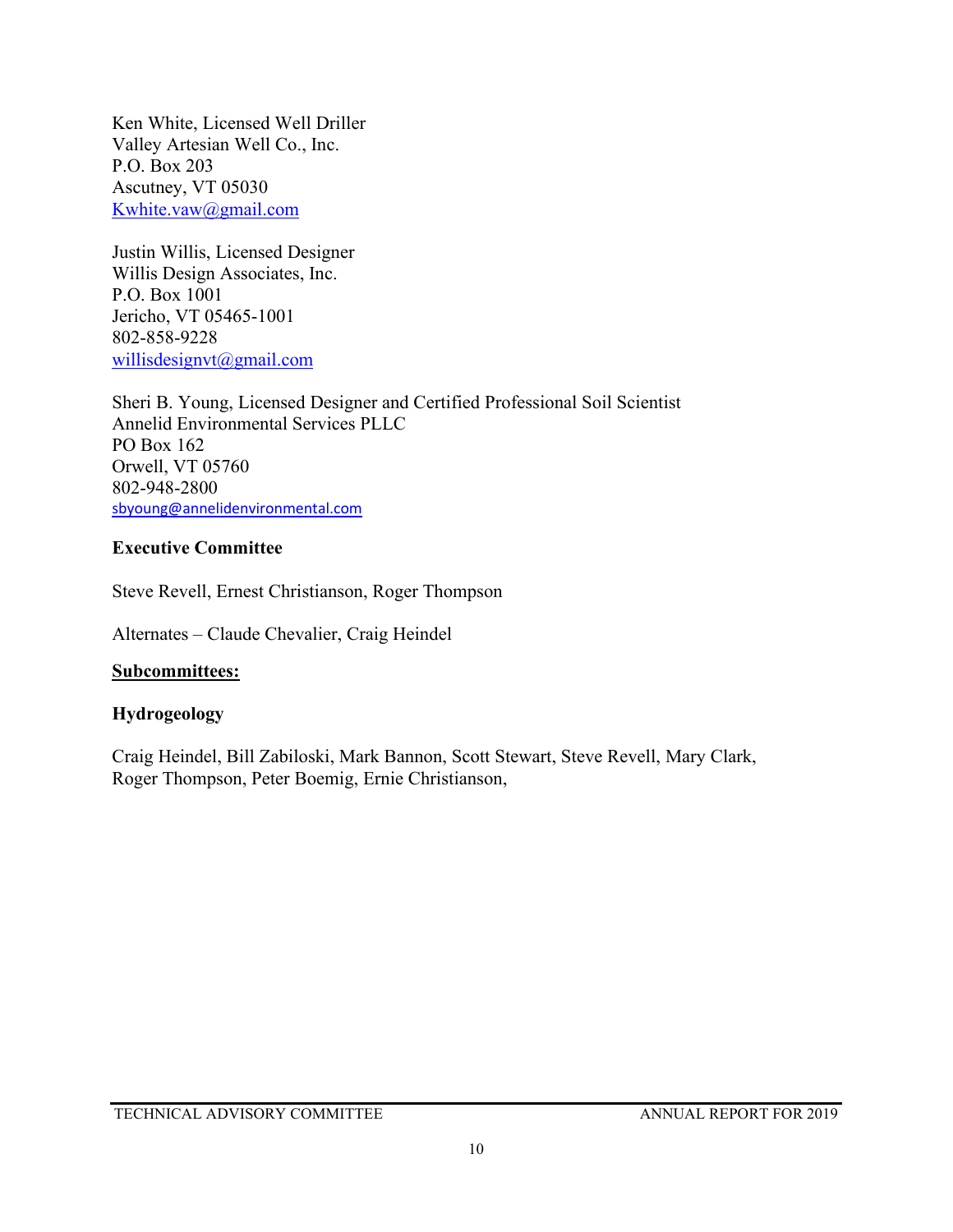# **Appendix B**

# **Compliance with Performance Standards for Regional Office Permits**

|       | $#$ of         | # of Permits                           | % of Permits                           | Average         |
|-------|----------------|----------------------------------------|----------------------------------------|-----------------|
|       | Permits Issued | <b>Meeting PEP</b><br><b>Standards</b> | <b>Meeting PEP</b><br><b>Standards</b> | <b>DEC</b> Days |
| 2007  | 3746           | 3691                                   | 98.5%                                  | 16.8            |
| 2008  | 3435           | 3418                                   | 99.5%                                  | 12.3            |
| 2009  | 2691           | 2672                                   | 99.3%                                  | 11.8            |
| 2010  | 2621           | 2600                                   | 99.2%                                  | 11.9            |
| 2011  | 2289           | 2279                                   | 99.6%                                  | 13.2            |
| 2012  | 2472           | 2444                                   | 98.9%                                  | 12.7            |
| 2013  | 2449           | 2400                                   | 98.0%                                  | 14.0            |
| 2014  | 2503           | 2417                                   | 98.4%                                  | 12.6            |
| 2015  | 2367           | 2299                                   | 97.1%                                  | 11.8            |
| 2016  | 2647           | 2491                                   | 94.1%                                  | 16.2            |
| 2017  | 2253           | 2128                                   | 94.4%                                  | 16.7            |
| 2018  | 2527           | 2318                                   | 91.7%                                  | 15              |
| 2019* | 2292           | 2110                                   | 84.0%                                  | 22.2            |

**Issued During Calendar Years from 2007-2019**

Note: The performance standard for DEC days is 30 days for one-lot subdivisions and projects with a design flow of 500 GPD or less. The performance standard for other projects is 45 days.

\* The Program had 2 technical people retire in two offices at the end of 2018 which affected the ability to meet PEP and increased the Average DEC days particularly for the first 6 months of 2019.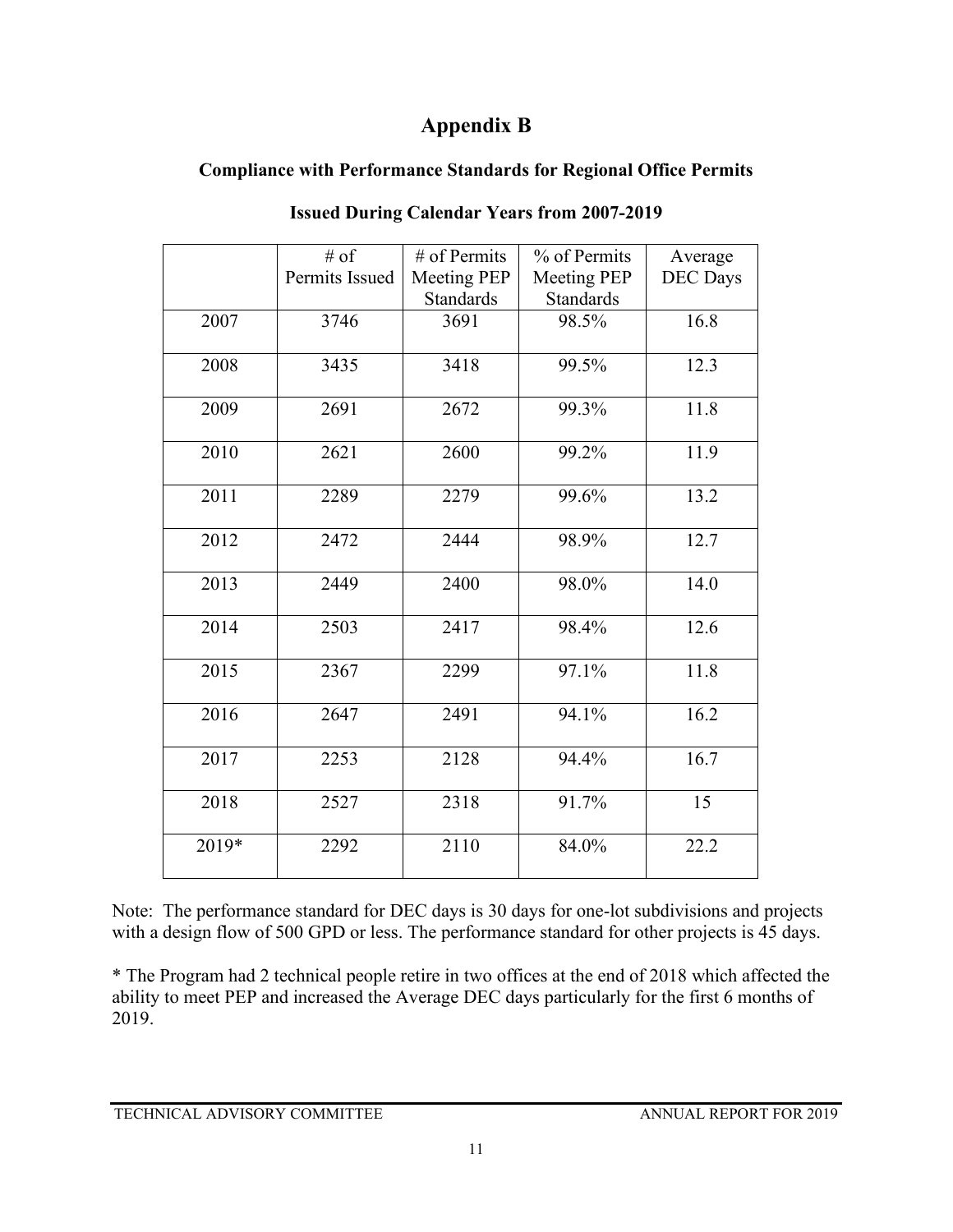# **Innovative/Alternative Systems**

Renewals were issued in 2019 for the following Innovative/Alternative systems.

| Company              | <b>Technology</b>                  | <b>Expiration Date</b> |
|----------------------|------------------------------------|------------------------|
| <b>Bio-Mcrobics,</b> | Microfast®, RetroFAST®,            | 01/20/2020             |
| Inc.                 | <b>HighStrength®</b>               |                        |
| <b>Hydro-Action</b>  | <b>Hydro-Action® Class 1</b>       | 2/22/2021              |
| <b>Manufacturing</b> | <b>Wastewater Treatment System</b> |                        |
|                      | <b>AP Series</b>                   |                        |
| <b>FujiClean USA</b> | <b>FujiClean CE Series</b>         | 03/29/2021             |
| <b>Hydro-Action</b>  | <b>Hydro-Action AP Series</b>      | 02/22/2021             |
| Jet Inc.             | <b>Jet BAT Media Series</b>        | 06/30/2020             |
| <b>Norweco</b>       | <b>Singulair Series</b>            | 01/25/2020             |
|                      | <b>Hydro-Kinetic</b>               |                        |
| <b>Presby</b>        | <b>Simple Septic</b>               | 02/23/2021             |
| <b>Environmental</b> | <b>Enviro-Septic</b>               |                        |
|                      | <b>Advanced Enviro-Septic</b>      |                        |

## **Innovative/Alternative (I/A) Wastewater System Summary 2007 to 2019**

| Year         | <b>Overall Number of I/A</b><br><b>Systems Permitted</b> |
|--------------|----------------------------------------------------------|
| 2007         | 137                                                      |
| 2008         | 796                                                      |
| 2009         | 538                                                      |
| 2010         | 457                                                      |
| 2011         | 424                                                      |
| 2012         | 513                                                      |
| 2013         | 521                                                      |
| 2014         | 612                                                      |
| 2015         | 594                                                      |
| 2016         | 526                                                      |
| 2017         | 545                                                      |
| 2018         | 561                                                      |
| 2019         | 536                                                      |
| <b>Total</b> | 6199                                                     |

TECHNICAL ADVISORY COMMITTEE ANNUAL REPORT FOR 2019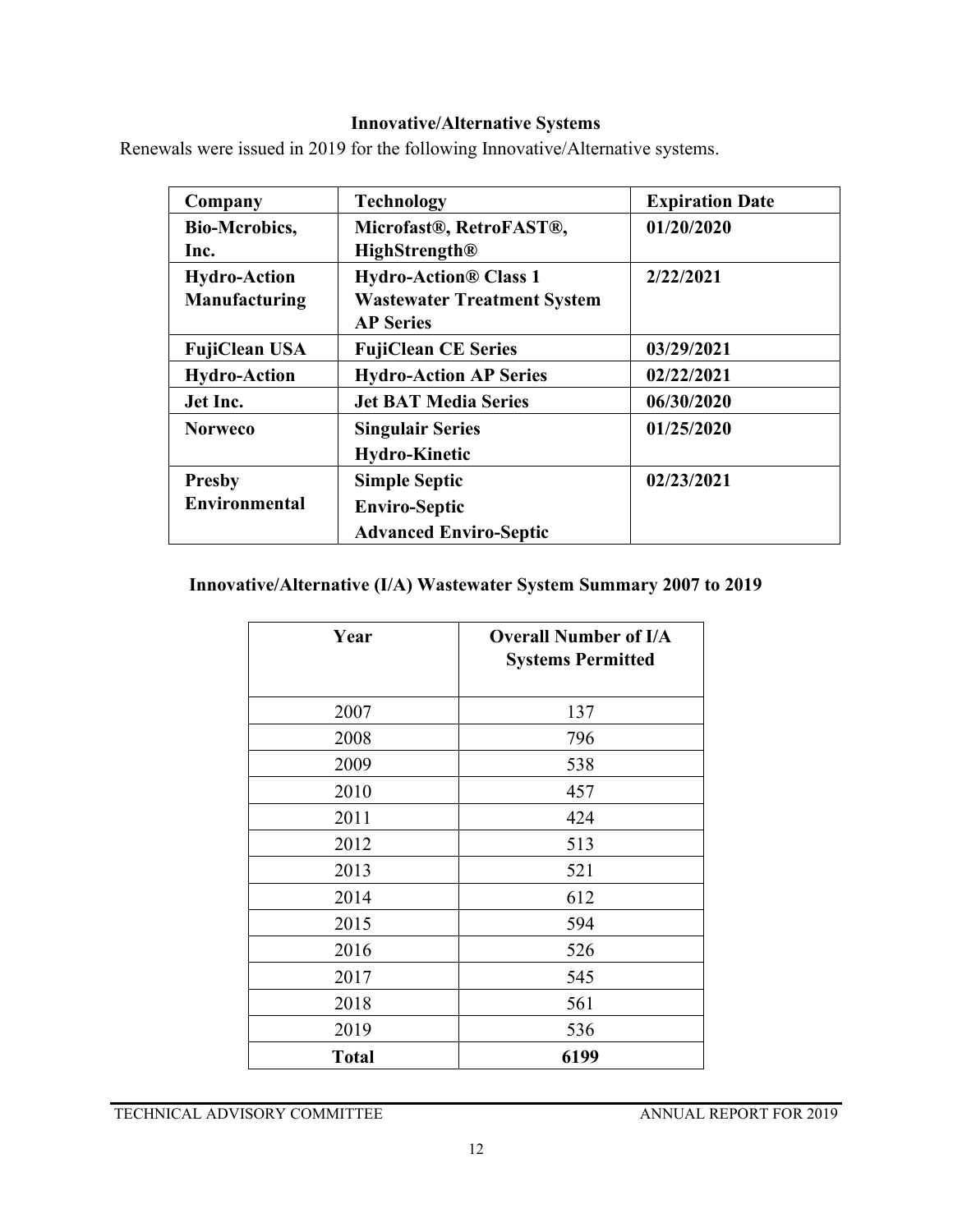## **Innovative/Alternative Permits in 2019**

| <b>I/A Manufacturer</b>                       | <b>Number of</b><br><b>General Use</b><br><b>I/A Products</b><br><b>Permitted</b><br>(excluding<br>dispersal<br>products) | Number of<br><b>General Use</b><br>I/A<br><b>Dispersal</b><br><b>Products</b> | I/A Pilot use<br><b>Systems</b><br><b>Permitted</b> | I/A<br><b>Experimental</b><br><b>Use systems</b><br><b>Permitted</b> |
|-----------------------------------------------|---------------------------------------------------------------------------------------------------------------------------|-------------------------------------------------------------------------------|-----------------------------------------------------|----------------------------------------------------------------------|
| <b>Advanced Aeration</b><br>Group             | 0                                                                                                                         |                                                                               |                                                     |                                                                      |
| <b>Advanced OnSite</b><br><b>Solutions</b>    | 5                                                                                                                         |                                                                               |                                                     |                                                                      |
| <b>American Manufacturing</b>                 |                                                                                                                           | 8                                                                             |                                                     |                                                                      |
| Anua                                          | $\boldsymbol{0}$                                                                                                          |                                                                               |                                                     |                                                                      |
| <b>Aqua Test Nibbler - Pilot</b>              | 1                                                                                                                         |                                                                               | $\boldsymbol{0}$                                    |                                                                      |
| <b>Aquapoint 3</b>                            | $\boldsymbol{0}$                                                                                                          |                                                                               |                                                     |                                                                      |
| <b>Bio-Microbics</b>                          | 9                                                                                                                         |                                                                               |                                                     |                                                                      |
| <b>Cromaglass</b> (not in<br>business)        | $\bf{0}$                                                                                                                  |                                                                               |                                                     |                                                                      |
| <b>Delta Environmental</b><br><b>Products</b> | $\bf{0}$                                                                                                                  |                                                                               |                                                     |                                                                      |
| <b>Ecological Tanks</b>                       | $\bf{0}$                                                                                                                  |                                                                               |                                                     |                                                                      |
| <b>Eljen Corp</b>                             |                                                                                                                           | $\mathbf{1}$                                                                  |                                                     |                                                                      |
| FujiClean                                     | $\boldsymbol{0}$                                                                                                          |                                                                               |                                                     |                                                                      |
| <b>Hydro-Action</b>                           | 5                                                                                                                         |                                                                               |                                                     |                                                                      |
| <b>Infiltrator Systems</b>                    |                                                                                                                           | 91                                                                            |                                                     |                                                                      |
| <b>Jet</b>                                    | 24                                                                                                                        |                                                                               |                                                     |                                                                      |
| <b>Norweco</b>                                | 22                                                                                                                        |                                                                               |                                                     |                                                                      |
| Orenco                                        | 26                                                                                                                        |                                                                               |                                                     |                                                                      |
| <b>Premier Tech</b>                           | 28                                                                                                                        |                                                                               |                                                     |                                                                      |
| <b>Presby Environmental</b>                   |                                                                                                                           | 313                                                                           |                                                     |                                                                      |
| <b>SeptiTech</b>                              | $\mathbf{3}$                                                                                                              |                                                                               |                                                     |                                                                      |
| <b>Pilot Use Systems</b>                      | $\boldsymbol{0}$                                                                                                          | $\boldsymbol{0}$                                                              |                                                     |                                                                      |
| <b>Experimental Use</b><br><b>Systems</b>     | $\bf{0}$                                                                                                                  | $\mathbf{0}$                                                                  |                                                     |                                                                      |
| <b>Total</b>                                  | 123                                                                                                                       | 413                                                                           | $\boldsymbol{0}$                                    | $\boldsymbol{0}$                                                     |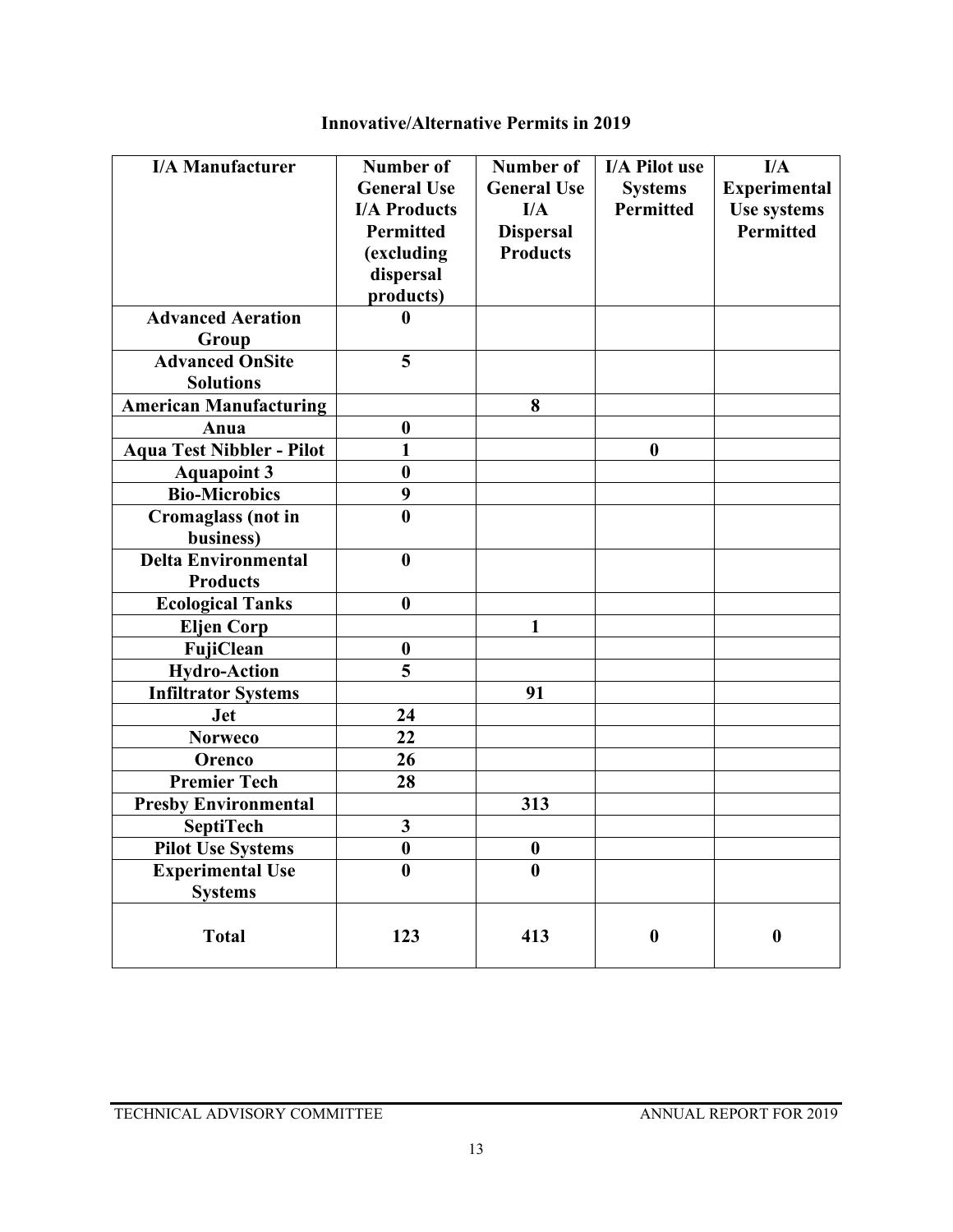| Year | <b>I/A Reports Received</b> |
|------|-----------------------------|
| 2012 | 52                          |
| 2013 | 693                         |
| 2014 | 891                         |
| 2015 | 914                         |
| 2016 | 960                         |
| 2017 | 1040                        |
| 2018 | 1037                        |
| 2019 | 1013                        |

#### **Innovative/Alternative (I/A) System Inspection Reports Received An Approved System Requires an Inspection Each Year**

### **Licensed Designer Program Education Opportunities**

|      | <b>DEC Sponsored Training</b> |                  | <b>DEC</b><br><b>Endorsed Soil</b> | <b>DEC Endorsed Non-</b><br><b>Soil Classes</b> |
|------|-------------------------------|------------------|------------------------------------|-------------------------------------------------|
|      | <b>Classes</b>                | <b>Attendees</b> | <b>Classes</b>                     |                                                 |
| 2010 | 5                             | 120              |                                    |                                                 |
| 2011 | 4                             | 110              |                                    |                                                 |
| 2012 | 7                             | $215*$           |                                    |                                                 |
| 2013 | 12                            | $273*$           |                                    |                                                 |
| 2014 | 12                            | $173*$           |                                    |                                                 |
| 2015 | 13                            | 222              |                                    |                                                 |
| 2016 | 5                             | $200*$           | 20                                 | 36                                              |
| 2017 | 4                             | $159*$           | 16                                 | 20                                              |
| 2018 | 5                             | 110              | 12                                 | 17                                              |
| 2019 | 12                            | 186              | 12                                 | 23                                              |

\* estimated

#### **Permit Information for 2019**

| <b>Permits Issued to Repair Failed</b><br><b>Wastewater Systems</b> | <b>Applications Denied</b> |
|---------------------------------------------------------------------|----------------------------|
| 515                                                                 |                            |

\* Reasons for denials: Denials are issued for applications that are incomplete or fail to demonstrate compliance with the Wastewater System and Potable Water Supply Rules when submitted.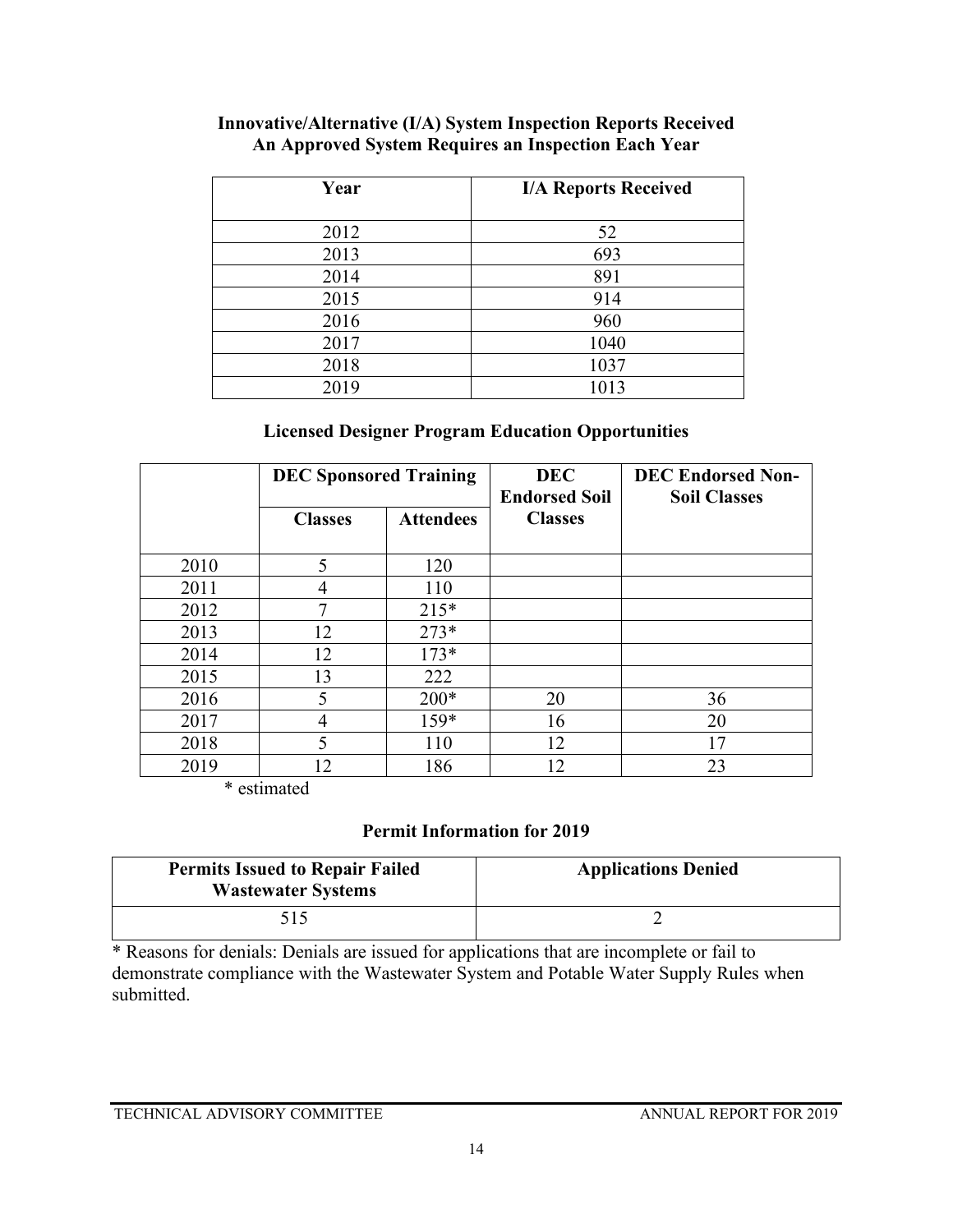

### **Low Income Loan Program**

During calendar year 2019, the On-Site Loan Program made six loan awards for a total of \$151,716.64 in new loan commitments. Two of the loans were for replacement of failed water supplies; the other four loans were for replacement of failed wastewater systems.

The program partners with the Opportunities Credit Union to underwrite and service the loans made under this program.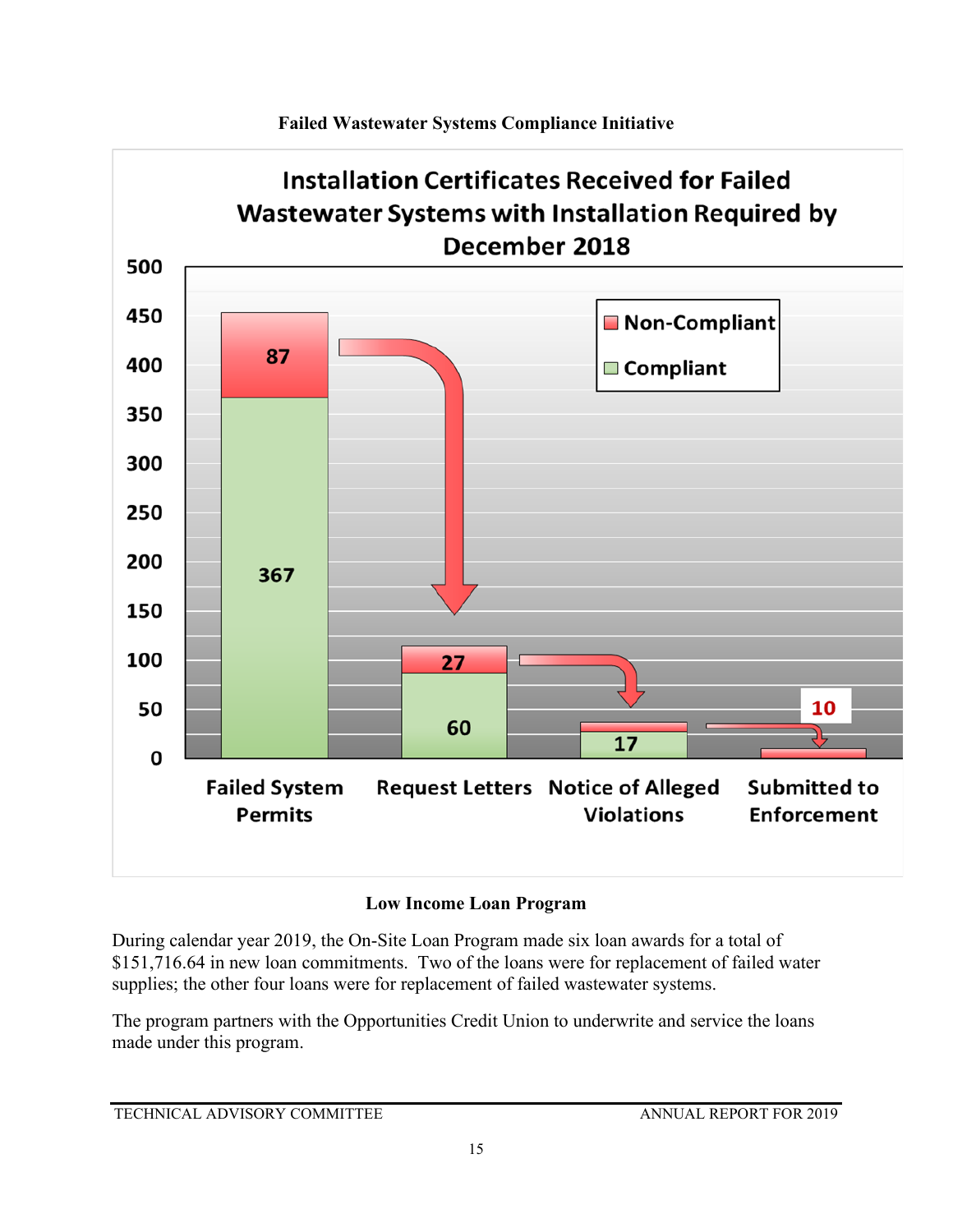# **Appendix C**

Approved Minutes of the Technical Advisory Committee Meeting July 30, 2019

| <b>Attendees:</b> | Roger Thompson             | Carl Fuller         |
|-------------------|----------------------------|---------------------|
|                   | <b>Rodney Pingree</b>      | Denise Johnson-Terk |
|                   | Gunner McCain              | Justin Willis       |
|                   | <b>Steve Revell</b>        | Graham Bradley      |
|                   | Cristin Ashmankas          | Rich Wilson         |
|                   | Craig Jewett               | Bryan Harrington    |
|                   | Mark Bannon                | Sheri Young         |
|                   | <b>Ernest Christianson</b> |                     |
|                   |                            |                     |

### **Scheduled meetings:**

October 3, 2019 1-4 PM The Annex Building

### **Department of Environmental Conservation Staff Changes:**

Mary Clark is retiring from the Indirect Discharge Program

Cristin Ashmankas will join Ernie at the central office in the Regional Office Program.

Allison Lowry is the new Assistant Regional Engineer in Essex.

### **Technical Advisory Committee Member Changes:**

Peter Boemig asked to not be reappointed now that he is moving into full retirement.

Craig Jewett, Professional Engineer, and Sheri Young, Licensed Designer and Certified Professional Soil Scientist will join the TAC.

### **Indirect Discharge Program Pre-Rule Making:**

Bryan outlined some information about the Indirect Discharge Program. There are about 90 older systems (existing on or before May 17, 1986) with design flows of less than 15,000 GPD which are subject to a general permit. There are also about 45 older systems with design flows of 15,000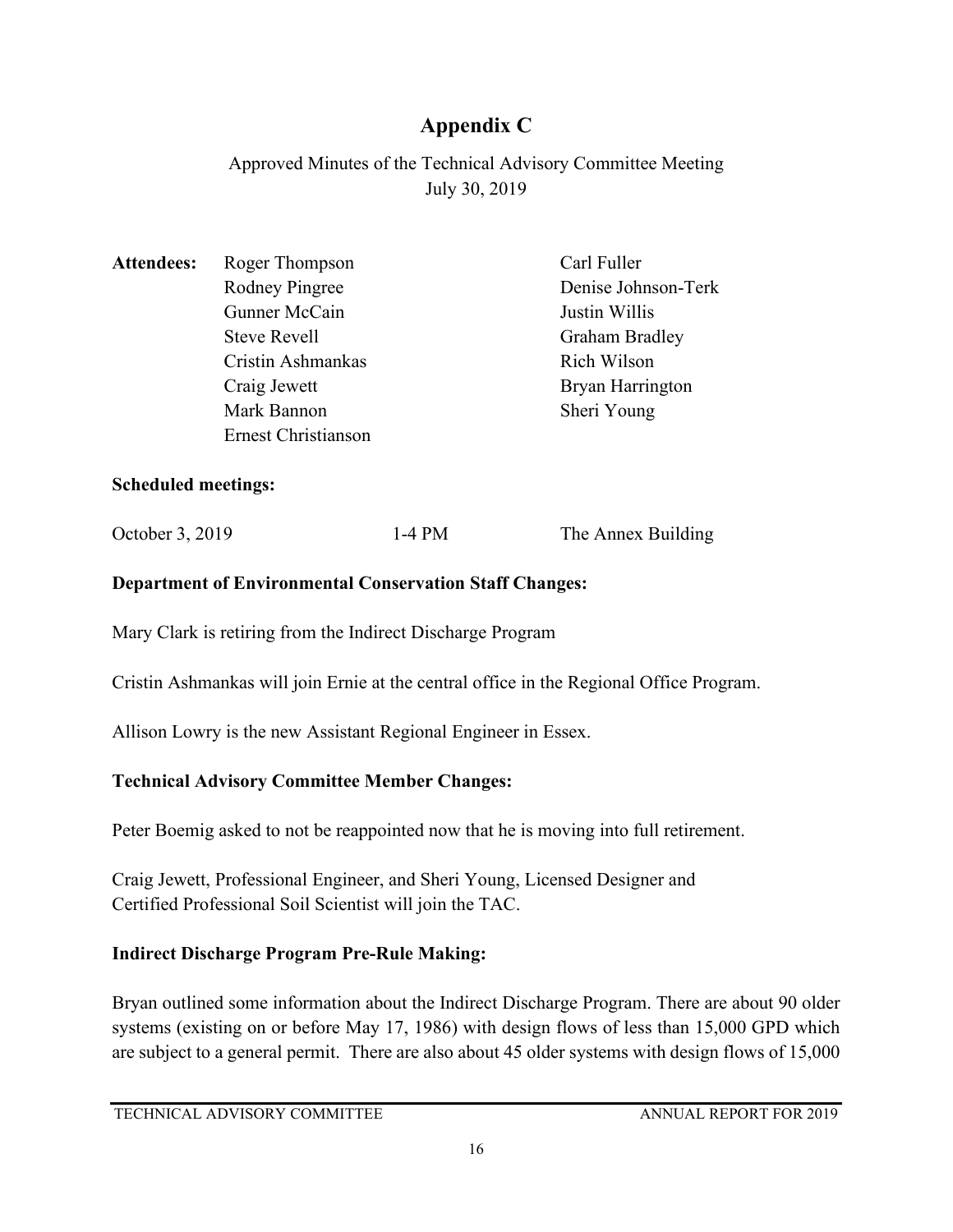GPD or more that are subject to individual permits with some monitoring conditions. There are about 50 newer systems that discharge sewage waste and about 25 newer systems that discharge non-sewage waste. The Indirect Discharge Rules (IDR) were recently updated and were effective on April 12, 2019. This update was done in association with the update to the Wastewater System and Potable Water Supply Rules (WW Rules) that were also effective on April 12, 2019. The IDR update clarified that the WW Rules regulate non-sewage wastewater systems with a design flow of less than 6,500 GPD and made some updates to the general permit requirements. Bryan said they are in the very early stages of doing a more general update of the IDR rules and have yet to begin public outreach work. He will keep the TAC posted when the process moves forward.

### **Innovative/Alternative Systems:**

Graham said that the Geomatrix GeoMat Flat™ and GST™ systems are under review. As the review proceeds the TAC will have a chance to comment.

### **Discussion of WW RULES:**

Several TAC members asked questions about the difference in leachfield sizing when using the soil description method or the percolation test method. The WW Rules allow for percolation testing but also require use of the soil description method. If the soil description method results in a more conservative loading rate, it must be used for the design. There are some soil categories that have a large range of reported percolation rates. The group discussed the variability in percolation testing including how well the saturation portion of the test is done and the time of year when the testing is done. There are concerns that the new WW Rules may restrict development when larger systems are required because the percolation test is superseded by the soil description requirement.

The questions discussed included:

- 1. whether the soil texture and structure categories should be further subdivided
- 2. whether percolation tests that allow for an increased loading rate should be allowed as the basis of design
- 3. whether the loading rates assigned for either percolation tests or soil descriptions are in some cases too high or too low
- 4. if the apparent difference in results from the percolation test and the soil description methods is caused by inaccurate application of one or both methods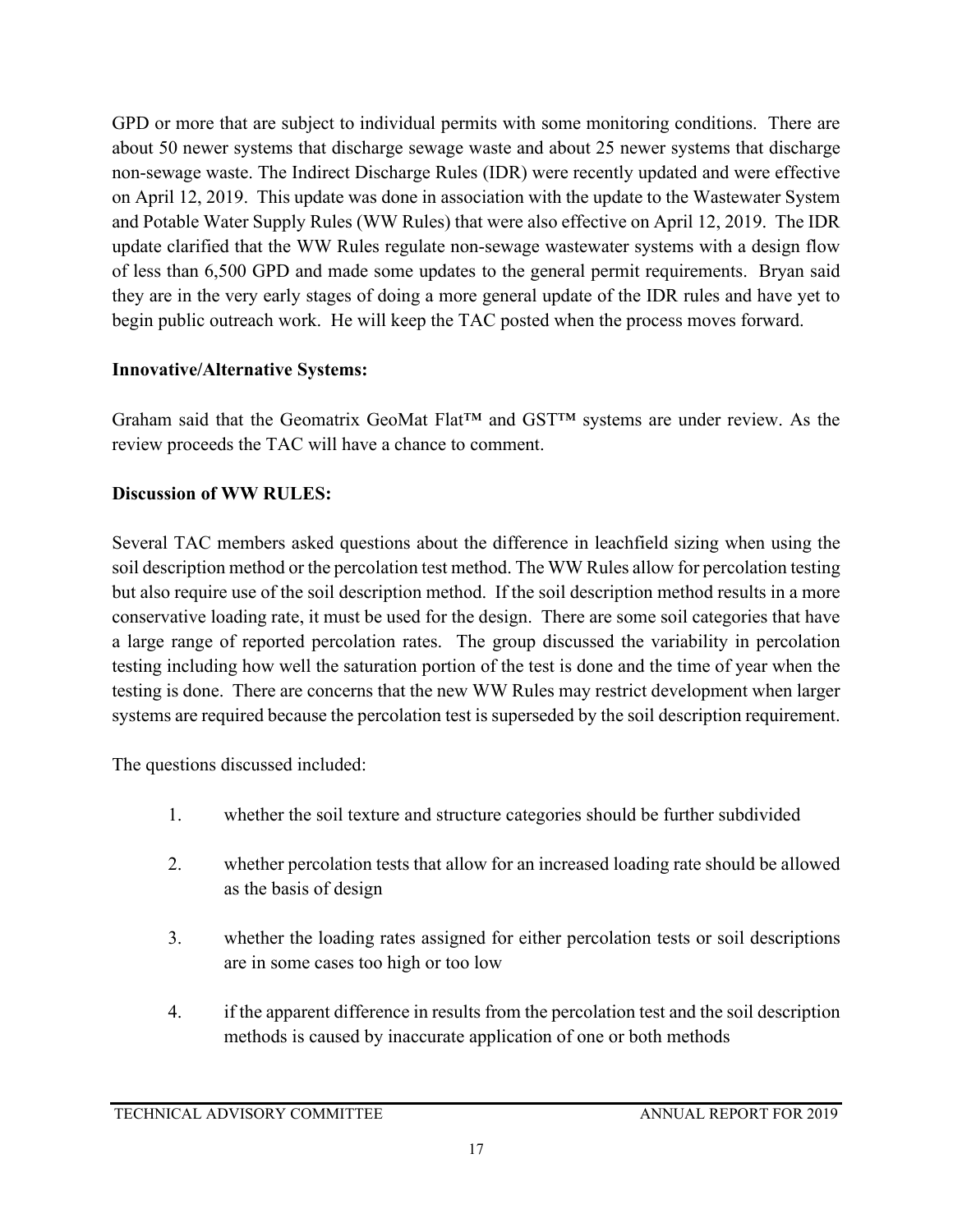The general consensus of the TAC is not to rely on percolation testing but to maintain the scientific approach by allowing a designer to conduct sieve analysis to demonstrate that the soil, which is in a particular category with multiple soil textures, is at the coarser end of the range and therefor should have a higher loading rate.

Ernie and Grahame will do further research into how other states deal with the loading rate issues. The TAC will continue this discussion at the next meeting.

Steve asked about the requirement that invert elevations be shown for the wastewater piping and distribution system. He noted that in many cases the application is filed to get approval for a lot long before a specific building is proposed for the lot. There are also concerns about how much variation from the approved plan is allowed before an as-built plan and certification is needed. Ernie explained that the TAC had discussed this issue during the process of updating the WW Rules and supported the existing language. Mark noted that the goal is to have a set of approved plans with all the details needed for a competent installer to complete the installation. Ernie thinks that a compromise would be to not require an as-built plan when the system as installed in accord with the design relative to basic requirements such as location, slope, or depth to SHWT even if the invert elevations differed from the approved plan. Sites where some or all the elevations need to be exact in order to comply with the design standards would have invert elevations for the critical areas such as the bottom of the infiltrative area relative to SHWT and bedrock. This topic should be discussed further at the next meeting.

> Approved Minutes of the Technical Advisory Committee Meeting October 9, 2019

- Attendees: Roger Thompson Scott Stewart Graham Bradley Bryan Harrington Sheri B. Young Justin Willis Gunner McCain Steve Revell Ernest Christianson Sille Larsen Rich Wilson Cristin Ashmankas John Beauchamp
- Nathan Kie Denise Johnson-Terk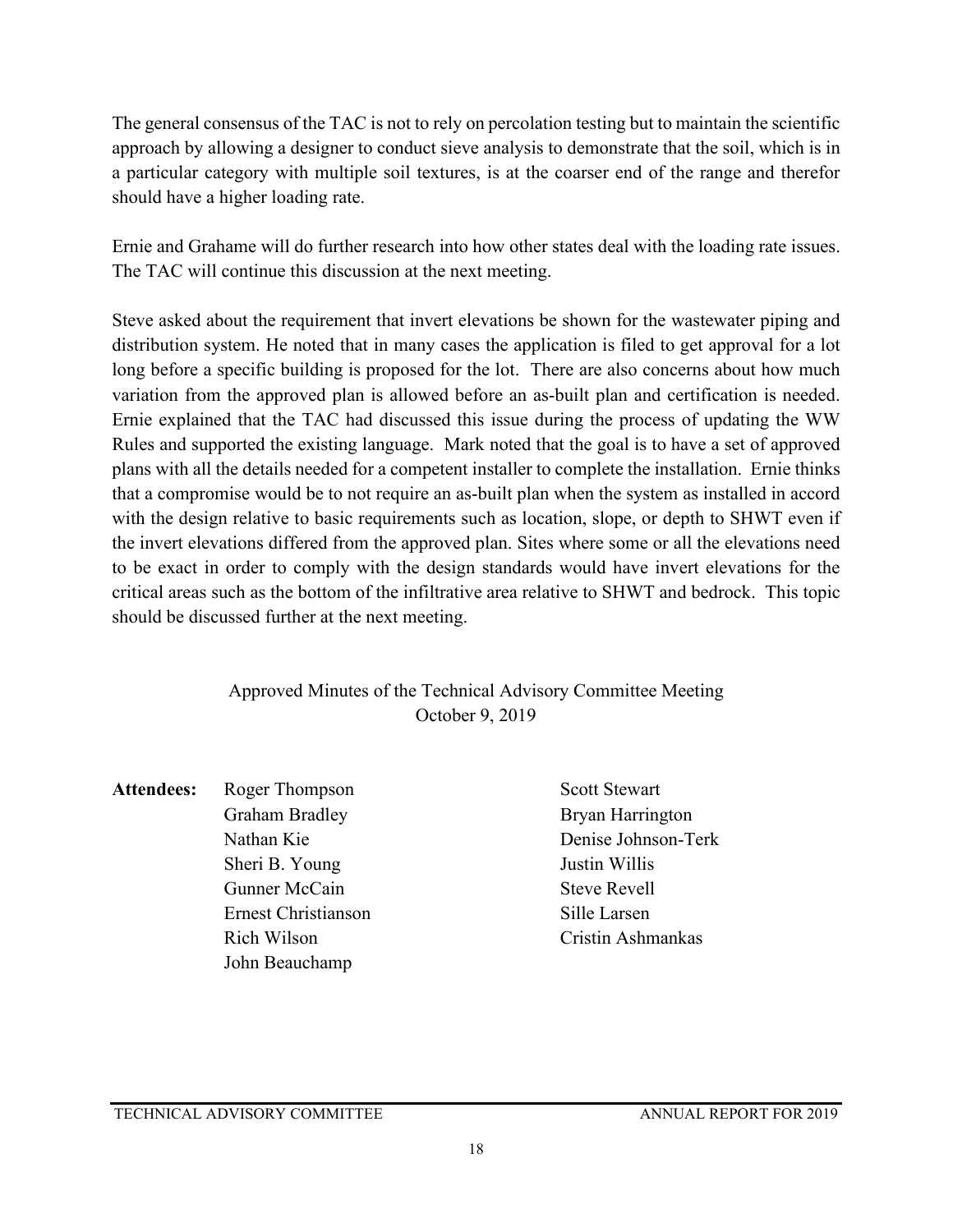### **Scheduled meetings:**

| November 12, 2019<br>1-4 PM | The Annex Building |
|-----------------------------|--------------------|
|-----------------------------|--------------------|

**Minutes:** There were no comments about the draft minutes of the July 30, 2019 meeting.

### **Comments about the new Wastewater System and Potable Water Supply Rules (Rules)**

Ernie said that he has received some comments that the new Rules are hard to understand and excessively wordy. Ernie explained that in trying to ensure that each section of the Rules is legally enforceable some sections are hard to follow even though in most cases the technical standards have not changed. Ernie and the TAC agreed that the difficult to understand sections should be reviewed and revised to eliminate confusion. Sections 1-903 and 1-802(e)(2)(A) were flagged for review. Gunner asked why a 4" limitation was added to section 1-802(e)(2)(A). This section allows for a variance when doing a replacement wastewater system for a pre-existing use when the cost of greater compliance is large compared to the increased health and environmental protection. Ernie said he wanted to define the maximum variance so that designers will not ask for unreasonable variances.

**Interference Testing of Wells:** Ernie said that Scott had flagged an issue about testing for well interference based on an existing situation. The question is whether the Rules should allow for a request for information about interference with existing wells that are located at distances greater than those specified in Table 11-4 of the Rules. Ernie thinks that §1-1108(b) of the Rules does allow for request for this information when there is evidence of potential interference. The TAC consensus is that when there is site specific evidence that unacceptable well interference may occur at a distance greater, the Rules should allow for a request for information for wells located at distances greater than specified in Table 11-4. Ernie will ask for legal advice on whether the existing Rules allow for such a request or if a Rule revision is needed.

**Soil Description Versus Percolation Testing:** The TAC continued this discussion from the previous meeting. Sherri again noted that there are large areas in Addison County that are clay soils which under the soil description method are not acceptable while in some cases they might pass the percolation test method with a percolation rate of 120 minutes per inch or less. The Rules require use of the more restrictive results of the percolation test or soil description method. Graham commented that treatment and flow can be separate issues and, if the flow is mostly related to the soil structure, less treatment may occur than expected. Cristin said that the numbers in the Rules match work done in North Carolina used to determine the long-term acceptance rate of wastewater on clay soils. Sheri suggested that some work should be done in Vermont because the clay in Vermont is somewhat different than in North Carolina. The University of Vermont has a